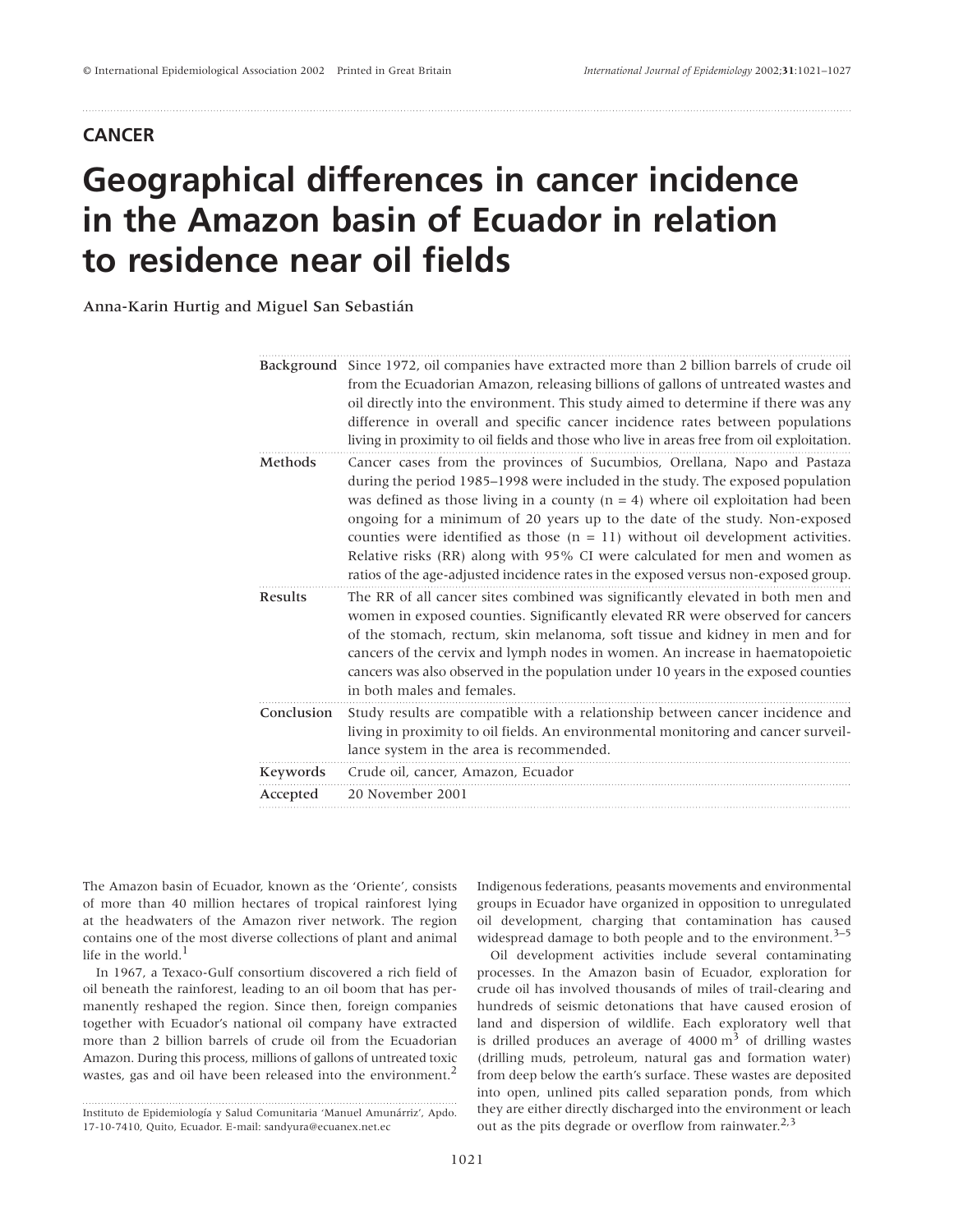If commercial quantities of oil are detected, the production stage starts. Beneath the earth's surface oil is mixed with gas and liquid substances. It is not possible to separate the oil from these other components during extraction, this is instead done at a later stage in a central facility. At each facility, over 4.3 million gallons of liquid wastes are generated every day and discharged without treatment into pits. Roughly 53 million cubic feet of 'waste' gas from the separation process is burned daily. The gas is burned without temperature or emissions control, and contaminants from the gas flares pollute the air. Additional potential contamination of the air is generated at pits and oil spills by hydrocarbons coming from standing oil slicks.<sup>2</sup>

Routine maintenance activities at over 300 producing wells discharge an estimated 5 million gallons of untreated toxic wastes into the environment every year. Leaks from wells and spills from tanks have been common.<sup>6</sup> According to a study conducted by the government in 1989, spills from flow lines alone were dumping an estimated 20 000 gallons of oil every 2 weeks.<sup>7</sup>

Overall, more than 30 billion gallons of toxic wastes and crude oil had been discharged into the land and waterways of the 'Oriente' up until  $1993.3$ <sup>3</sup> This compares to the 10.8 million gallons spilled in the Exxon Valdez disaster in 1989. For instance, in 1989 at least 294 000 gallons and in 1992, about 275 000 gallons of crude oil caused the Napo river (1 km wide) to run black for 1 week.<sup>8</sup>

In 1994, the Ecuadorian environmental and human rights organization *Centro de Derechos Económicos y Sociales* (Centre for Economic and Social Rights), released a report documenting dangerous levels of toxic contamination.<sup>9</sup> Concentrations of polynuclear aromatic hydrocarbons (PAH) were found in drinking, bathing and fishing waters. These were 10 to 10 000 times greater than the US Environmental Protection Agency guidelines. In 1999, the *Instituto de Epidemiología y Salud Comunitaria 'Manuel Amunárriz'* (IESCMA), a local nongovernmental organization concerned with health, undertook water analysis for total petroleum hydrocarbons (TPH) in communities in the proximity of oil fields and communities far away from them. Water analyses showed high exposure to oil-derived chemicals among the residents of the exposed communities.<sup>10</sup> In some streams hydrocarbon concentrations reached 144 and 288 times the limit permitted by European Community regulations.<sup>11</sup> The same year, a report from the Ministry of Environment supported these results when concentrations of TPH over 300 times the limit permitted were found in the streams of one of the communities of the previous study.12

Although several studies have focused on residents exposed to major oil spillages,  $13-15$  epidemiological studies of communities exposed to oil pollutants near oil fields are scarce.<sup>10</sup> Few studies have been conducted in petroleum exploration and producing workers. In one of two case-control studies, an excess risk for testicular cancer was observed among petroleum and natural gas extraction workers.16 No such excess was found in the other study.<sup>17</sup> In a case-control study of cancer at many sites, an association was observed between exposure to crude oil and rectal and lung cancer, however the association was based on small numbers.<sup>18</sup> A study carried out in producing and pipeline workers in the US did not find significant differences for any major cause of death.19 Sathiakumar *et al*. <sup>20</sup> conducted an epidemiological study in oil and gas field workers in the US which showed a positive association between work and acute

myelogenous leukaemia. A study from China has also reported increased incidences of leukaemia in oil-field workers. $21$  A recent update of a study of crude oil production workers showed a lower mortality risk for these employees compared with the general US population (perhaps a reflection of the 'healthy worker effect'). An increased mortality from acute myelogenous leukaemia was found in those people who were first employed before 1940 and who were employed in the production of crude oil for more than 30 years.<sup>22</sup>

In a recent study in the Amazon basin of Ecuador, an excess of cancers was observed among males in a village located in an oil producing area. $2<sup>3</sup>$  The objective of this study was to determine if there was any difference in overall and specific cancer incidence rates between populations living in the proximity of oil fields and those who live in areas free from oil exploitation in the Amazon basin of Ecuador.

## Population and Methods

#### **Area of study**

The study was carried out in the provinces of Sucumbios, Orellana, Napo and Pastaza, situated in the eastern part of Ecuador (Figure 1). Each province is divided into counties (cantones). The study area has a total population of approximately 280 000 indigenous people and peasants. $24$  The indigenous people live in small communities scattered along the rivers, making their living by hunting, fishing and subsistence agriculture. The peasants arrived in the area in the 1970s following the paths opened by oil companies. They make their living mainly by agriculture and cattle-raising. In oil producing areas approximately 2% of the working population is employed by the oil industry.<sup>25</sup> Physical infrastructure in the region is poor. Few villages and small towns (10–15 000 citizens) have electricity



Figure 1 Map showing counties included in the study; exposed counties in grey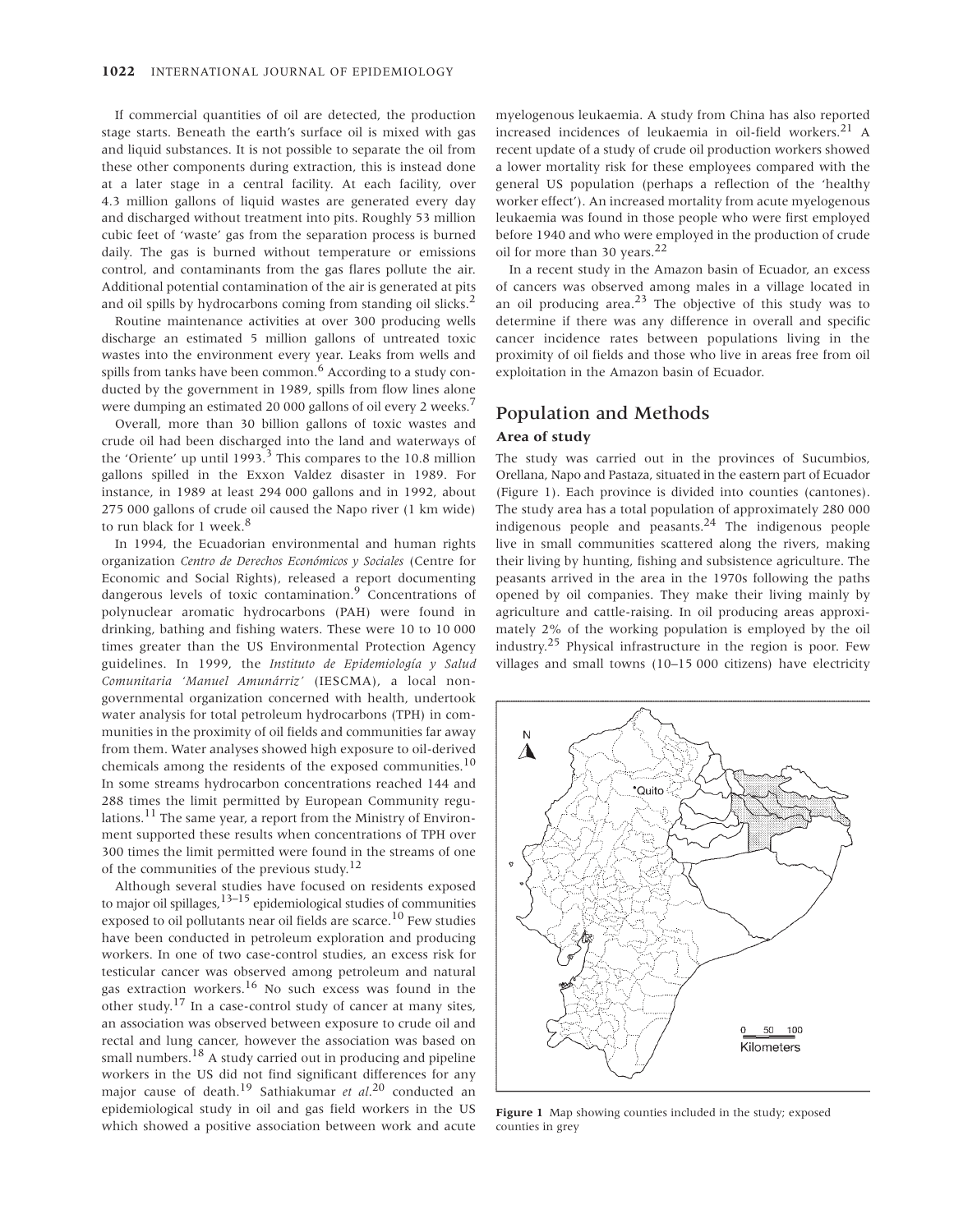and piped drinking water and the majority of the inhabitants live without these facilities. Many of the roads in oil producing counties are paved by crude oil to reduce the amount of dust otherwise produced in this tropical climate. In each province there is a provincial hospital and the counties have health centres. The hospitals have no histopathological services and no access to radio- or chemotherapy treatment. Two mission hospitals with efficiently functioning infrastructure are located in the counties Mera and Archidona—these are not oil producing areas. Oil producing areas have no better medical facilities than those areas where no such industry is present. Qualified personnel in the oil industry are contracted from the capital or abroad and flown out in the case of health problems. Only recently have some oil companies included health expenditure in their contracts with residents. Two counties, Sachas and Shushufindi, are producing and processing palm oil. There are no other major industries in the region apart from oil.

#### **Cancer data**

No cancer registry is available in the Amazon region. Suspected cancer cases are referred from these provinces to Quito, the capital. All cases diagnosed in Quito are registered in the National Cancer Registry.<sup>26</sup> This register was used for the purpose of our study. In all, 985 cases of cancer were reported to the National Cancer Registry from the provinces of Sucumbios, Orellana, Napo and Pastaza during 1985–1998. The National Cancer Registry contains personal identification, gender, age at diagnosis, cancer site, histology (Ninth International Classification of Diseases), year of diagnosis, residence at diagnosis and education.

#### **Population data**

Population data from the counties of the four provinces by gender and 5-year age strata for the year 1992 were used. These were projections of the National Institute of Statistics and Census based on the 1990 National Census.27

#### **Exposure status**

The study was ecologic and the exposure status defined at a county level. The exposed population was defined as those living in a county where oil exploitation had been ongoing for a minimum of 20 years to the date of the study. The nonexposed were identified as those counties without oil development activities (excluding seismic studies during the late 1990s with no exploitation activities). Four counties (Lago Agrio, Shushufindi, Orellana and Sachas) (118 264 people; 55.0% males) were defined as exposed and 11 as non-exposed (Cascales, Pto El Carmen, La Bonita, Lumbaqui, Aguarico, Tena, Archidona, El Chaco, Baeza, Puyo, Mera) (155 710 people; 52.4% males).

#### **Statistical analysis**

Incidence rates for overall and specific sites were calculated and age-adjusted to the world standard population.<sup>28</sup> Relative risks (RR) along with 95% CI were calculated for men and women as ratios of the age-adjusted incidence rates in the exposed versus non-exposed group.

### Results

In all, 473 cancer cases (39.1% in males) were identified in exposed counties and 512 (40.2% in males) in non-exposed counties. An increased incidence for all sites combined by age was observed in both men and women (Figure 2). The RR of all cancer sites combined was significantly elevated in both men  $(RR = 1.40; 95\% \text{ CI: } 1.15 - 1.71)$  and women  $(RR = 1.63; 95\%$ CI: 1.39–1.91) in exposed counties (Table 1). Significantly elevated RR were observed for cancers of the stomach  $(RR = 2.51)$ ; 95% CI: 1.60–2.94), rectum (RR = 10.40; 95% CI: 1.16–12.98), skin melanoma (RR = 10.15; 95% CI: 2.91–46.97), soft tissue (RR = 15.59; 95% CI: 1.74–139.30) and kidney (RR = 9.2; 95% CI: 1.03–82.20) in men and for cancers of the cervix  $(RR = 4.01; 95\% \text{ CI: } 2.97 - 5.41)$  and lymph nodes  $(RR = 4.74;$ 95% CI: 1.89–11.88) in women. Four cases of larynx cancer were found in males in exposed counties but none in the nonexposed countries (Table 1).

An increase in haematopoietic cancers was also observed in the population under 10 years in the exposed counties both in males (cases in exposed group: 10; RR = 2.63; 95% CI: 0.90– 7.69) and females (cases in exposed group: 8;  $RR = 3.60$ ; 95% CI: 0.95–13.57).

## Discussion

This study compared cancer incidence in counties with oil development and those without such activities in the Amazon basin of Ecuador (1985–1998). The results showed considerable geographical differences in the incidence of several cancers. Epidemiological studies have reported the same types of cancer being associated with occupational or residential exposure to oil pollutants.20,21,29–33

Crude oil is a complex mixture of many chemical compounds, mostly hydrocarbons. The petroleum hydrocarbons of most toxicological interest are volatile organic compounds (benzene, xylene and toluene) and PAH.34 Studies on mice have reported skin tumours after application to the skin of crude oil.<sup>35-37</sup> However, a review concluded that there is limited evidence for



**Figure 2** All sites cancer incidence by age group in men and women, Amazon basin of Ecuador, 1985–1998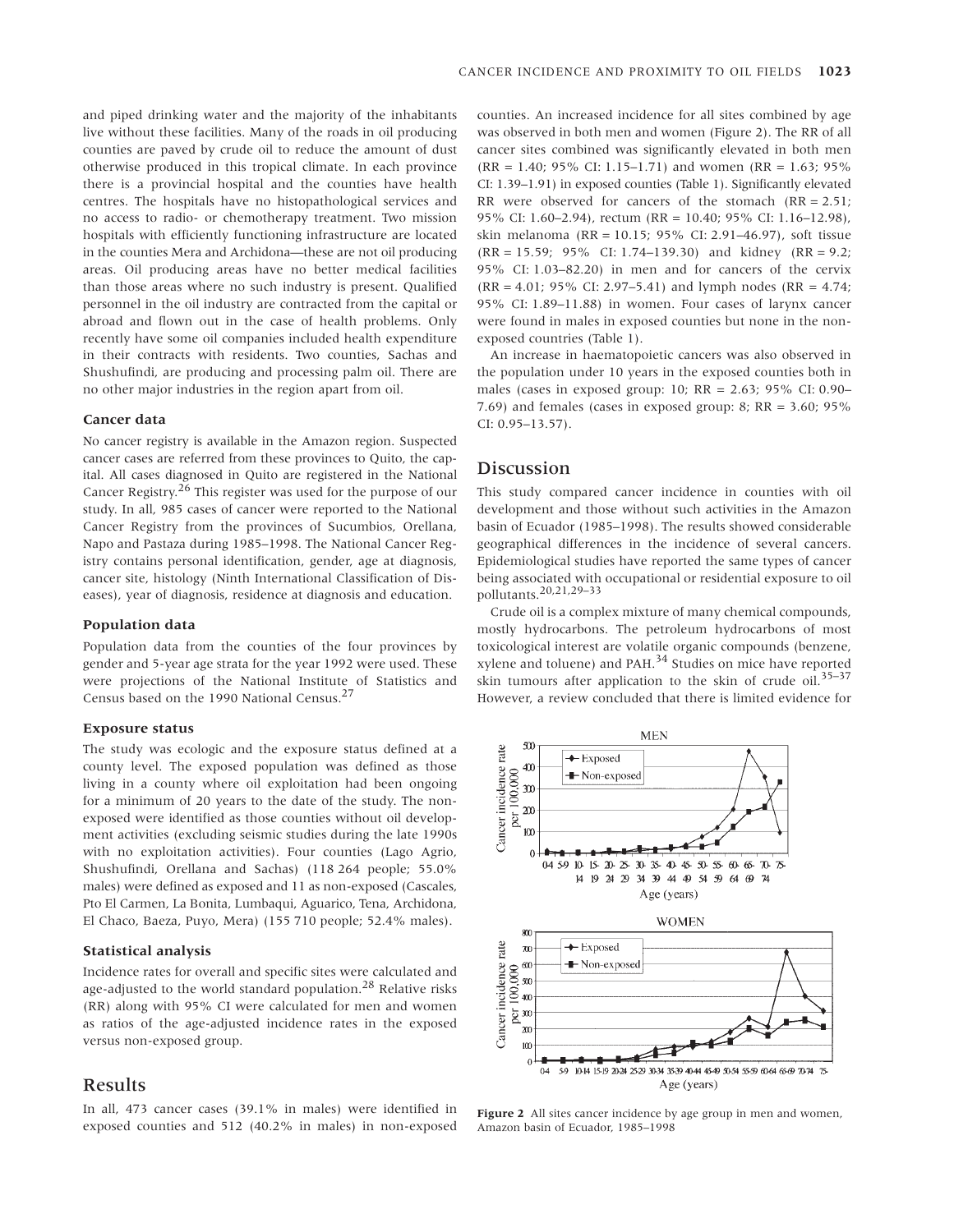#### **1024** INTERNATIONAL JOURNAL OF EPIDEMIOLOGY

|  | Table 1 Risk of all cancers and specific cancers for category of exposed versus non-exposed to oil pollution, Amazon region, 1985-1998 |  |  |  |  |  |  |  |  |
|--|----------------------------------------------------------------------------------------------------------------------------------------|--|--|--|--|--|--|--|--|
|--|----------------------------------------------------------------------------------------------------------------------------------------|--|--|--|--|--|--|--|--|

|                                             | Men                    | Women  |                |                        |        |                |
|---------------------------------------------|------------------------|--------|----------------|------------------------|--------|----------------|
| Site (ICD-10)                               | Cases in exposed group | $RR^a$ | 95% CI         | Cases in exposed group | $RR^a$ | 95% CI         |
| All (C01-C80)                               | 185                    | 1.40   | $1.15 - 1.71$  | 288                    | 1.63   | 1.39-1.91      |
| Mouth (C01-C10)                             | 4                      | 1.22   | $0.27 - 5.45$  | 1                      | 1.02   | $0.11 - 9.80$  |
| Oesophagus (C15)                            | 2                      | 0.82   | $0.15 - 4.48$  | 1                      | 0.85   | $0.35 - 2.04$  |
| Stomach (C16)                               | 49                     | 2.51   | $1.60 - 3.94$  | 13                     | 0.90   | $0.46 - 1.77$  |
| Colon (C18)                                 | 7                      | 1.50   | $0.51 - 4.46$  | 1                      | 0.064  | $0.007 - 0.53$ |
| Rectum (C20)                                | 4                      | 10.40  | 1.16-12.98     | $\frac{2}{\cdot}$      |        |                |
| Liver (C22)                                 | 4                      | 1.53   | $0.34 - 6.83$  | 3                      | 1.52   | $0.31 - 7.52$  |
| Gallbladder (C23)                           | 1                      | 0.41   | $0.04 - 4.51$  | $\overline{4}$         | 1.00   | $0.37 - 2.70$  |
| Pancreas (C25)                              | 2                      | 2.58   | $0.36 - 18.32$ |                        |        |                |
| Larynx (C32)                                | $\overline{4}$         |        |                |                        |        |                |
| Bronchus and lung (C34)                     | 7                      | 1.54   | $0.54 - 4.39$  | 2                      | 1.65   | $0.23 - 11.72$ |
| Haematopoietic, retic. endothel syst. (C42) | 23                     | 0.90   | $0.56 - 1.44$  | 22<br>1.1.1.1          | 1.29   | $0.70 - 2.36$  |
| Skin melanoma (172)                         | 9                      | 10.15  | 2.19-46.97     |                        |        |                |
| Skin $(C44)$                                | 16                     | 1.12   | $0.58 - 2.15$  | 14                     | 1.24   | $0.62 - 2.48$  |
| Connective, subcut., other soft tiss. (C49) | 4                      | 15.59  | 1.74-139.30    | 2<br>.                 | 0.56   | $0.12 - 2.58$  |
| Breast (C50)                                |                        |        |                | 19                     | 1.17   | $0.65 - 2.09$  |
| Cervix (invasive) (C53)                     |                        |        |                | 96                     | 4.01   | $2.97 - 5.41$  |
| Corpus uteri (C54)                          |                        |        |                | 4                      | 2.65   | 0.59-11.85     |
| Ovary (C56)                                 |                        |        |                | 5                      | 0.74   | $0.25 - 2.17$  |
| Placenta (C58)                              |                        |        |                | $\overline{4}$         | 1.80   | $0.40 - 8.05$  |
| Penis (C60)                                 | 2                      | 0.39   | $0.071 - 2.13$ |                        |        |                |
| Prostate (C61)                              | 6                      | 0.46   | $0.18 - 1.17$  |                        |        |                |
| Testis $(C62)$                              | 4                      | 0.45   | $0.15 - 1.38$  |                        |        |                |
| Kidney (C64)                                | 4                      | 9.2    | $1.03 - 82.20$ |                        | 0.37   | $0.02 - 5.91$  |
| Bladder (C67)                               |                        |        |                | 1                      | 0.54   | $0.03 - 8.62$  |
| Eye $(C69)$                                 | 4                      | 0.87   | $0.22 - 3.48$  |                        |        |                |
| Brain (C71)                                 | 1                      | 0.14   | $0.015 - 1.34$ | 1                      | 3.80   | $0.24 - 60.65$ |
| Thyroid $(C73)$                             | 2                      | 0.71   | $0.12 - 4.24$  | 6                      | 0.48   | $0.17 - 1.38$  |
| Lymph nodes (C77)                           | 17                     | 1.15   | $0.62 - 2.12$  | 13                     | 4.74   | 1.89-11.88     |

<sup>a</sup> Relative risk.

carcinogenicity of crude oil in experimental animals. The same review concluded that there was inadequate evidence for carcinogenicity of crude oil in humans.<sup>34</sup>

Benzene is a well known cause of leukaemia, 38,39 and perhaps other haematological neoplasms and disorders.<sup>40,41</sup> No adequate data on the incidence of cancer after human exposure to the other volatile organic chemicals exist.<sup>42</sup> A populationbased case-control study carried out in Montreal showed limited evidence of increased risk for the following associations: oesophagus-toluene, colon-xylene, rectum-toluene, rectumxylene and rectum-styrene. $43$  An ecological study performed to examine the relation between the incidence of leukaemia and the occurrence of volatile organic chemical (VOC) contamination of drinking water supplies suggested that drinking water contaminated with VOC might increase the incidence of leukaemia among exposed females.44 Different epidemiological studies have reported direct evidence of the carcinogenic effects of PAH in occupationally exposed subjects. Strong evidence of the carcinogenic effects of PAH on the skin, bladder and scrotum has been found.<sup>29,30,44–46</sup> Workers in several industries with significant PAH exposure have also been shown to be at risk of lung cancer.<sup>29–31,45</sup>

There have been few studies of residents near oil fields or petrochemical industries. In the US, an ecological study found an association in both sexes between residential exposure to petroleum and chemical air emissions and cancer of the buccal cavity and pharynx. In males, increased age-adjusted incidence rates for cancers of the stomach, lung, prostate and kidney and urinary organs were also associated with petroleum and chemical plant air emission exposures.47 A study in the same country found high rates of cancer of the lung, nasal cavity and sinuses, and skin among the resident male population.<sup>48</sup> Other studies in the US have suggested high rates of lung cancer and an elevated risk of brain cancer among people living near petrochemical plants.49,50 Studies from the US have also reported negative results.51 Studies conducted in Taiwan have reported an excess rate for liver and lung cancer $52,53$  and an excess of cancer (bone, brain, and bladder) deaths in young adults associated with residence near petrochemical industries.<sup>54</sup>

The increase in haematopoietic cancers found among children under 10 years old is troubling. Childhood leukaemia and other childhood cancers have been geographically associated with industrial atmospheric effluent, for example with petroleum derived volatiles in the UK.<sup>32,33</sup> By contrast, a study from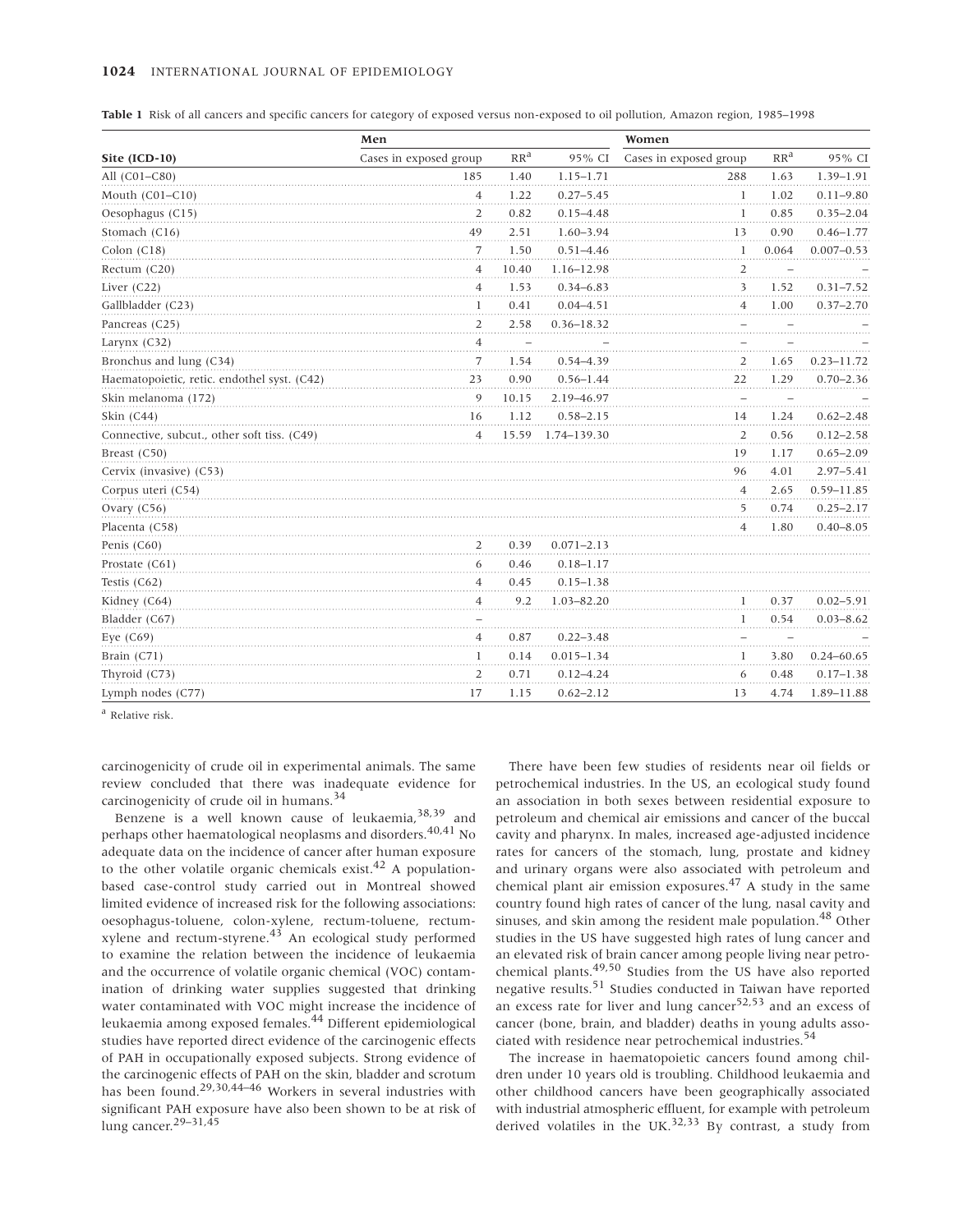Wales did not find an association between incidence of leukaemia and lymphomas in children and young people in the area around the BP Chemical site at Baglan Bay, South Wales.<sup>55</sup> A recent report around all industrial complexes that include major oil refineries in the UK found no evidence of association between residence near oil refineries and leukaemia or non-Hodgkin's lymphoma.56

The findings of this study are consistent with earlier reports from the area evidencing severe contamination of water sources and an apparent excess of cancer morbidity and mortality in males in a village located in an oil producing area.<sup>23</sup> The type of cancers found in that village, ampulla of Vater, stomach, larynx, liver and melanoma in males, lymphoma and cervix in women and leukaemia in children, are similar to those found in this study.

Because they reflect group rather than individual characteristics and exposures, ecologic studies must be interpreted cautiously. The use of aggregated data instead of the joint distributions of exposure, outcome, and covariates at the individual level, may lead to severe bias in ecologic analyses.<sup>57</sup> Using narrow exposure data and small units of analysis (parishes) could have minimized the effect of this bias but this could not be carried out due to the lack of data. Overall, it is difficult to measure the impact of the ecologic bias in the study.

Because of geographical and socioeconomic difficulties in accessing adequate health care, it is likely that many cases of cancer were never referred to Quito from the study area. Health services are poor in both exposed and unexposed counties, but factors such as diagnostic skills and transport facilities might influence referral patterns. It is also possible that on a county level there are differences in racial composition and lifestyle patterns between exposed and unexposed populations that might confound risk estimates. However, no information was available on the distribution of these potentially important confounders.

Several limitations in the data and methods also need to be considered. Population data relied on county census estimated from the 1990 National Census. Errors in population estimates, including differential migration patterns, might bias estimates of risk. It is possible that exposed counties have had a more rapidly increasing population compared to non-exposed, providing a relatively greater underestimate of population denominators for these counties. However, population projections from the National Institute of Statistics and Census give no evidence that this is the case. $27$  Cancer rates were based on county of residence at time of diagnosis without information as to length of time at current residence. Because the latency period for cancer

can be long, an assessment of migration into and out of counties as well as residence time in the county would have been useful, but no data were available.

Furthermore, the study design did not allow for measurement of relevant exposure over time. Although there is documented contamination of water sources used by the population in exposed areas, the relevant exposure period for cancers may extend one or two decades further back. However, in the four counties defined as exposed there is a commonly known history of heavy oil development activities since the early  $1970s$ .<sup>2,4,6</sup>

One possibility that may explain any excess risk near an industrial source is that it reflects occupational rather than environmental factors. Individual occupational data were not available. Two exposed counties also have palm oil industries where pesticide use is common. The impact of this exposure on the results presented could not be measured.

The results suggest a relationship between cancer incidence and living in proximity to oil fields, although this ecologic study cannot lead to causal inference. However, the possibility of a causal relationship is supported by several criteria. First, the strength of the association between the outcome and the exposure. Second, there has been considerable attention devoted to the biological mechanism by which some of the components of crude oil (benzene, PAH) could increase cancer risk.<sup>58–62</sup> Third. consistency with other investigations is apparent after reviewing the body of literature that associates oil pollutants and cancer. Fourth, by using surrogate data that are representative of several decades of oil pollution exposure, a plausible time sequence from exposure to development of disease can be inferred.

Further research is necessary to determine if the observed associations do reflect an underlying causal relationship. A next step could be epidemiological studies at the individual level. Meanwhile, an environmental monitoring system to assess, control and assist in elimination of sources of pollution in the area, and a surveillance system to gain knowledge of the evolution of cancer incidence and distribution in the area, are urgently recommended.

## Acknowledgements

We are grateful to Dr Pepe Yepez from the National Tumour Registry of Ecuador for providing the cancer data and Dr Ben Armstrong for valuable comments on an earlier draft. This study was supported by a grant from Medicus Mundi Gipuzkoa, Capuchinos-Navarra and Fundación para los Indios del Ecuador.

### KEY MESSAGES

- Since the early 1970s millions of gallons of untreated toxic wastes, gas and oil have been released into the environment in the Amazon basin of Ecuador during oil exploration activities.
- Our study shows significantly higher incidence of cancer for all sites combined in both men and women living in proximity to oil fields.
- Significantly higher incidences were observed for cancers of the stomach, rectum, skin melanoma, soft tissue and kidney in men and for cancers of the cervix and lymph nodes in women.
- There have been few studies of those resident near oil fields, further research is necessary.
- An environmental monitoring and cancer surveillance system in the region are urgently recommended.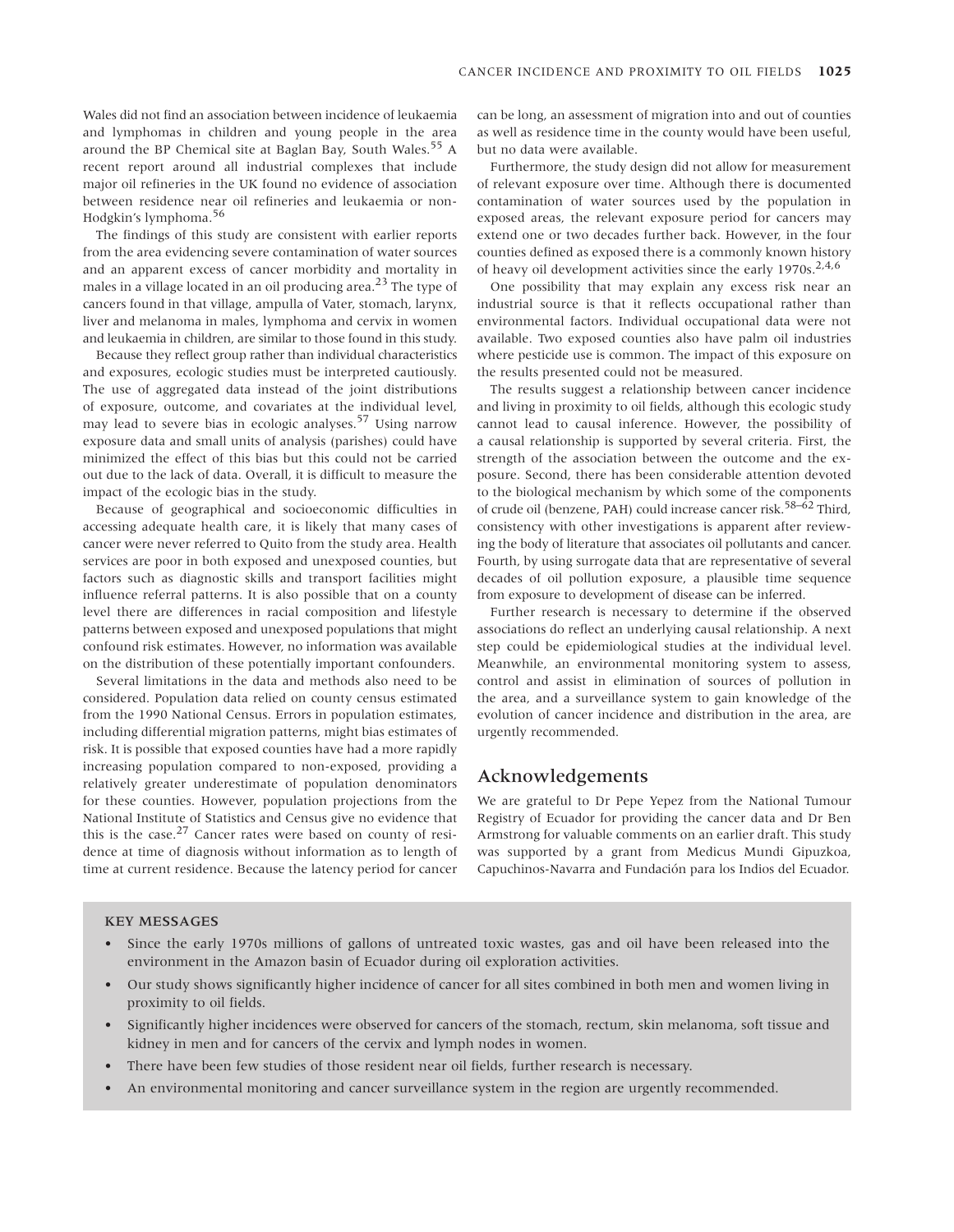#### References

- <sup>1</sup> Myers N. *The Primary Source: Tropical Forests and Our Future*. New York: Norton Press, 1984.
- <sup>2</sup> Kimerling J. *Amazon Crude*. New York: Brickfront Graphics Inc, 1991.
- $3$  Jochnick C, Normand R, Zaidi S. Rights violations in the Ecuadorian Amazon: the human consequences of oil development. *Health Human Rights* 1994;**1:**82–100.
- <sup>4</sup> Garzón P. Impacto socioambiental de la actividad petrolera: estudio de caso de las comunidades San Carlos y La Primavera. In: Varea A, Ortiz P (eds). *Marea Negra en la Amazonía: Conflictos Socioambientales Vinculados a la Actividad Petrolera en el Ecuador*. Quito: Abya-Yala, 1995, pp. 265–94.
- <sup>5</sup> Kimerling J. *Oil Development in Ecuador and Peru: Law, Politics and the Environment*. Draft paper presented at Amazonia 2000: Development, environment and geopolitics. London: Institute of Latin American Studies, University of London, 1998.
- <sup>6</sup> Almeida A. Reseña sobre la historia ecológica de la Amazonía ecuatoriana. In: Martínez E (ed.). *Ecuador Post Petrolero*. Quito: Acción Ecológica, 2000.
- <sup>7</sup> Dirección General de Medio Ambiente. *Estudio de Impacto Ambiental 42*. Quito: Dirección General de Medio Ambiente, 1989.
- <sup>8</sup> Rainforest Action Network News. [http://www.ran.org/ran/ran\\_](http://www.ran.org/ran/ran_) campaigns/amazonia/ texaco\_ecuador.html, 1998.
- <sup>9</sup> Centro de Derechos Económicos y Sociales. *Violaciones de Derechos en la Amazonía Ecuatoriana.* Quito: Abya-Yala, 1994.
- <sup>10</sup> San Sebastian M, Armstrong B, Stephens C. La salud de mujeres que viven cerca de pozos y estaciones de petróleo en la Amazonía ecuatoriana. *Rev Panam Salud Pública* 2001;**9:**375–84.
- <sup>11</sup> Zehner R, Villacreces LA. *Estudio de la Calidad de Aguas de Río en la Zona de Amortiguamiento del Parque Nacional Yasuní. Primera Fase: Monitoreo de Aguas—Screening Octubre de 1997*. Coca, Ecuador: Laboratorio de Aguas y Suelos P. Miguel Gamboa-Fepp, 1998.
- <sup>12</sup> Ministerio de Medio Ambiente. *Informe de Inspección Ambiental al Área de las Comunidades Flor de Manduro y Centro Manduro Ubicadas en el Bloque Siete Operado por la Compañía Oryx*. Quito: Ministerio de Medio Ambiente, 1999.
- <sup>13</sup> Campbell D, Cox D, Crum J *et al*. Initial effects of the grounding of the tanker Braer on health in Shetland. *Br Med J* 1993;**307:**1251–55.
- <sup>14</sup> Palinkas LA, Petterson JS, Russell J *et al*. Community patterns of psychiatric disorders after the Exxon Valdez oil spill. *Am J Psychiatry* 1993;**150:**1517–23.
- <sup>15</sup> Lyons RA, Temple MF, Evans D *et al*. Acute health effects of the Sea Empress oil spill. *J Epidemiol Community Health* 1999;**53:**306–10.
- <sup>16</sup> Mills PK, Newell GR, Johnson DE. Testicular cancer associated with employment in agriculture and oil and natural gas extraction. *Lancet* 1984;**i:**207–10.
- <sup>17</sup> Sewell CM, Castle SP, Hull HF *et al*. Testicular cancer and employment in agriculture and oil and natural gas extraction. *Lancet* 1986;**i:**553.
- <sup>18</sup> Siemiatycki J, Dewar R, Nadon L *et al*. Associations between several sites of cancer and twelve petroleum-derived liquids. Results from a case-referent study in Montreal. *Scand J Work Environ Health* 1987; **13:**493–504.
- <sup>19</sup> Divine BJ, Barron V. Texaco mortality study III. A cohort study of producing and pipeline workers. *Am J Ind Med* 1987;**11:**189–202.
- <sup>20</sup> Sathiakumar N, Delzell E, Cole P *et al*. A case-control study of leukemia among petroleum workers. *J Occup Environ Med* 1995;**37:** 1269–77.
- <sup>21</sup> Yang C, Zhang X. Incidence survey of leukemia in China. *Chin Med Sci J* 1991;**6:**65–70.
- <sup>22</sup> Divine BJ, Hartman CM. Update of a study of crude oil production workers 1946–94. *Occup Environ Med* 2000;**57:**411–17.
- <sup>23</sup> San Sebastian M, Armstrong B, Stephens C. Environmental exposure and cancer incidence near oil fields in the Amazon basin of Ecuador. *Occup Environ Med* 2001;**58:**517–22.
- <sup>24</sup> Fundación José Peralta. *Ecuador: su Realidad*. Quito: Fundación de Investigación y Promoción Social José Peralta, 1999.
- <sup>25</sup> UNICEF. *Situación de las Madres y los Niños en Zonas de Grandes Proyectos*. Quito: United Nations Childrens Fund, 1992.
- <sup>26</sup> Sociedad de Lucha contra el Cáncer. *Cáncer en Quito; Anuario 1995–1996*. Quito: Sociedad de Lucha contra el Cáncer, 1998.
- <sup>27</sup> Instituto Nacional de Estadísticas y Censos del Ecuador. *V Censo de Población y IV de Vivienda*. Quito: INEC, 1990.
- <sup>28</sup> Smith PG. Comparison between registries: age-standardized rates. In: Parkin DM, Whelan SL, Ferlay J, Raymond L, Young J (eds). *Cancer Incidence in Five Continents, Vol. VII*. Lyon, France: International Agency for Research on Cancer, 1997.
- <sup>29</sup> Mastrangelo G, Fadda E, Marzia V. Polycyclic aromatic hydrocarbons and cancer in man. *Environ Health Perspect* 1996;**104:**1166–70.
- <sup>30</sup> Boffetta P, Jourenkova N, Gustavsson P. Cancer risk from occupational and environmental exposure to polycyclic aromatic hydrocarbons. *Cancer Causes Control* 1997;**8:**444–72.
- <sup>31</sup> Nadon L, Siemiatycki J, Dewar R *et al*. Cancer risk due to occupational exposure to polycyclic aromatic hydrocarbons. *Am J Ind Med* 1995;**28:** 303–24.
- <sup>32</sup> Knox EG, Gilman EA. Hazard proximities of childhood cancers in Great Britain from 1953–80. *J Epidemiol Community Health* 1997;**51:** 151–59.
- <sup>33</sup> Knox EG, Gilman EA. Migration patterns of children with cancer in Britain. *J Epidemiol Community Health* 1998;**52:**716–26.
- <sup>34</sup> International Agency for Research on Cancer. Monographs on the evaluation of the carcinogenic risk of chemicals to man: occupational exposures to petroleum refining; crude oil and major petroleum fuels. Lyon, France: IARC, Vol. 45, 1989.
- <sup>35</sup> Grimmer G, Dettbarn G, Brune H *et al*. Quantification of the carcinogenic effect of polycyclic aromatic hydrocarbons in used engine oil by topical application onto the skin of mice. *Int Arch Occup Environ Health* 1982;**50:**95–100.
- <sup>36</sup> Clark CR, Walter MK, Ferguson PW *et al*. Comparative dermal carcinogenesis of shale and petroleum-derived distillates. *Toxicol Ind Health* 1988;**4:**11–22.
- <sup>37</sup> Wilson JS, Holland LM. Periodic response difference in mouse epidermis chronically exposed to crude-oils or BaP: males vs. females. *Toxicology* 1988;**50:**83–94.
- <sup>38</sup> Wong O. An industry wide mortality study of chemical workers occupationally exposed to benzene. I. General results. *Br J Ind Med* 1987;**44:**365–81.
- <sup>39</sup> Austin H, Delzell E, Cole P. Benzene and leukemia. A review of the literature and a risk assessment. *Am J Epidemiol* 1988;**127:**419–39.
- <sup>40</sup> Hayes RB, Yin SN, Dosemeci M *et al*. Benzene and the dose-related incidence of hematologic neoplasms in China. *J Natl Cancer Inst* 1997; **89:**1065–71.
- <sup>41</sup> Savitz DA, Andrews KW. Review of epidemiologic evidence on benzene and lymphatic and hematopoietic cancers. *Am J Ind Med* 1997;**31:**287–95.
- <sup>42</sup> Gerin M, Siemiatycki J, Desy M *et al*. Associations between several sites of cancer and occupational exposure to benzene, toluene, xylene, and styrene: results of a case-control study in Montreal. *Am J Ind Med* 1998;**34:**144–56.
- <sup>43</sup> Fagliano J, Berry M, Bove F *et al*. Drinking water contamination and the incidence of leukemia: an ecologic study. *Am J Public Health* 1990;**80:**1209–12.
- <sup>44</sup> Everall JD, Dowd PM. Influence of environmental factors excluding ultra violet radiation on the incidence of skin cancer. *Bull Cancer* 1978;**65:**241–47.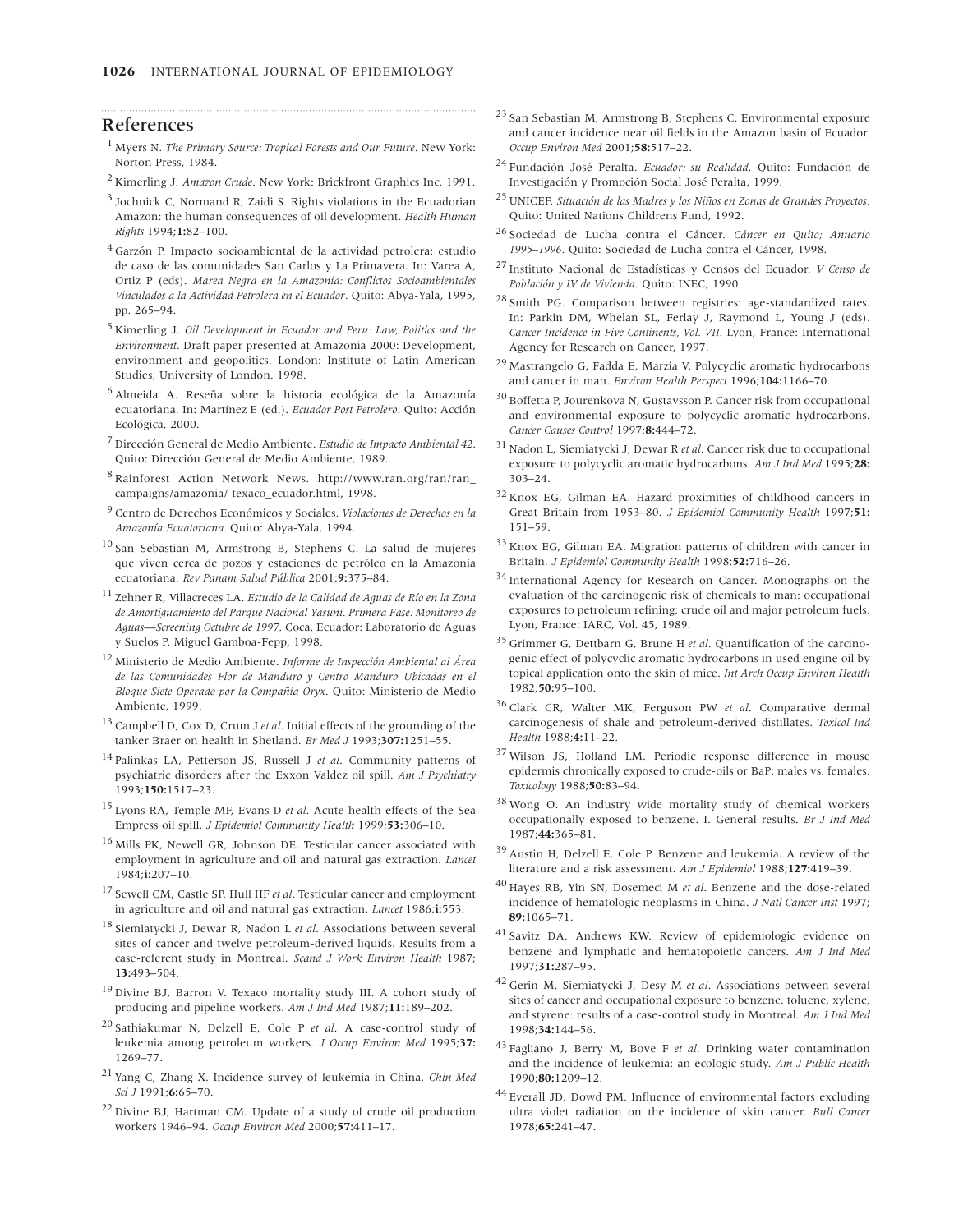- <sup>45</sup> International Agency for Research on Cancer. Monographs on the evaluation of the carcinogenic risk of chemicals to man: polynuclear aromatic hydrocarbons. Lyon, France: IARC, 1983, Vol. 34.
- <sup>46</sup> Bonassi S, Merlo F, Pearce N *et al*. Bladder cancer and occupational exposure to polycyclic aromatic hydrocarbons. *Int J Cancer* 1989;**44:** 648–51.
- <sup>47</sup> Kaldor J, Harris JA, Glazer E *et al*. Statistical association between cancer incidence and major-cause mortality, and estimated residential exposure to air emissions from petroleum and chemical plants. *Environ Health Perspect* 1984;**54:**319–32.
- <sup>48</sup> Blot WJ, Brinton LA, Fraumeni JF *et al*. Cancer mortality in U.S. counties with petroleum industries. *Science* 1977;**198:**51–53.
- <sup>49</sup> Gottlieb MS, Shear CL, Seale DB. Lung cancer mortality and residential proximity to industry. *Environ Health Perspect* 1982;**45:**157–64.
- <sup>50</sup> Olin RG, Ahlbom A, Lindberg-Navier I *et al*. Occupational factors associated with astrocytomas: a case-control study. *Am J Ind Med* 1987; **11:**615–25.
- <sup>51</sup> Hearey CD, Ury H, Siegelaub A *et al*. Lack of association between cancer incidence and residence near petrochemical industry in the San Francisco Bay area. *J Natl Cancer Inst* 1980;**64:**1295–99.
- <sup>52</sup> Yang CY, Chiu HF, Chiu JF *et al*. Cancer mortality and residence near petrochemical industries in Taiwan. *J Toxicol Environ Health* 1997; **50:**265–73.
- <sup>53</sup> Yang CY, Cheng MF, Chiu JF *et al*. Female lung cancer and petrochemical air pollution in Taiwan. *Arch Environ Health* 1999;**54:**180–85.
- <sup>54</sup> Pan BJ, Hong YJ, Chang GC *et al*. Excess cancer mortality among children and adolescents in residential districts polluted by

petrochemical manufacturing plants in Taiwan. *J Toxicol Environ Health* 1994;**43:**117–29.

- <sup>55</sup> Lyons RA, Monaghan SP, Heaven M *et al*. Incidence of leukaemia and lymphoma in young people in the vicinity of the petrochemical plant at Baglan Bay, South Wales, 1974 to 1991. *Occup Environ Med* 1995;**52:** 225–28.
- <sup>56</sup> Wilkinson P, Thakrar B, Walls P *et al*. Lymphohaematopoietic malignancy around all industrial complexes that include major oil refineries in Great Britain. *Occup Environ Med* 1999;**56:**577–80.
- <sup>57</sup> Dos Santos Silva I. *Cancer Epidemiology: Principles and Methods*. Lyon, France: International Agency for Research on Cancer, 1999.
- <sup>58</sup> Smith MT, Robertson ML, Yager JW, Eastmond DA. Role of metabolism in benzene-induced myelotoxicity and leukemogenesis. *Prog Clin Biol Res* 1990;**340B:**125–36.
- <sup>59</sup> Smith MT. The mechanism of benzene-induced leukemia: a hypothesis and speculations on the causes of leukemia. *Environ Health Perspect* 1996;**104(Suppl.6):**1219–25.
- <sup>60</sup> Whysner J. Benzene-induced genotoxicity. *J Toxicol Environ Health A* 2000;**61:**347–51.
- <sup>61</sup> Burczynski ME, Penning TM. Genotoxic polycyclic aromatic hydrocarbon ortho-quinones generated by aldo-keto reductases induce CYP1A1 via nuclear translocation of the aryl hydrocarbon receptor. *Cancer Res* 2000;**60:**908–15.
- <sup>62</sup> Dertinger SD, Lantum HB, Silverstone AE, Gasiewicz TA. Effect of 3'-methoxy-4'-nitroflavone on benzo[a]pyrene toxicity. Aryl hydrocarbon receptor-dependent and -independent mechanisms. *Biochem Pharmacol* 2000;**60:**189–96.

© International Epidemiological Association 2002 Printed in Great Britain *International Journal of Epidemiology* 2002;**31**:1027–1029

# **Commentary: Epidemiology on the side of the angels**

Jack Siemiatycki

Hurtig and San Sebastián<sup>1</sup> have examined cancer incidence rates in a region of the Amazon basin of Ecuador and ostensibly found higher cancer rates in the area closer to oil extraction sites than in the area further away; they concluded that this should lead to the establishment of systems of environmental monitoring and control, and of cancer surveillance. The conduct and publishing of this work raise several issues, of which I will comment on three: the strength of evidence that this study affords, the replicability of this study; and the public health recommendations that can be made.

## Strength of evidence from this study

Research on cancer in developing countries is difficult. Among the major problems is the fact that diagnosis of cancer is a fairly high-tech and expensive enterprise, not readily available to the majority of inhabitants of many developing countries. Available statistics on cancer incidence and mortality in most developing countries are probably incomplete, of questionable validity, and biased in their representation of variation by social class, geographical sub-region and other factors that may influence access to diagnostic services.

This study's limitations are clear and are partly acknowledged by the authors. Stripped to its essence, it is a geographical correlation study with: an n of 2, a real possibility of bias in ascertainment of the outcome between the two study areas, a real possibility of confounding by a plethora of ethnic and social factors, and the crudest of measures of exposure. While the overall cancer incidence was ostensibly higher in the 'exposed' area, the cancer site distributions did not exhibit a pattern that would obviously throw suspicion on aetiological agents coming from the oil industry pollution. Namely, the greatest excess in the exposed area, representing virtually all of the observed

INRS—Institut Armand Frappier, Université du Québec, 531 Boul. des Prainés, Laval, Quebec H7V 1B7, Canada. E-mail: jack.siemiatycki@inrs-iaf.uquebec.ca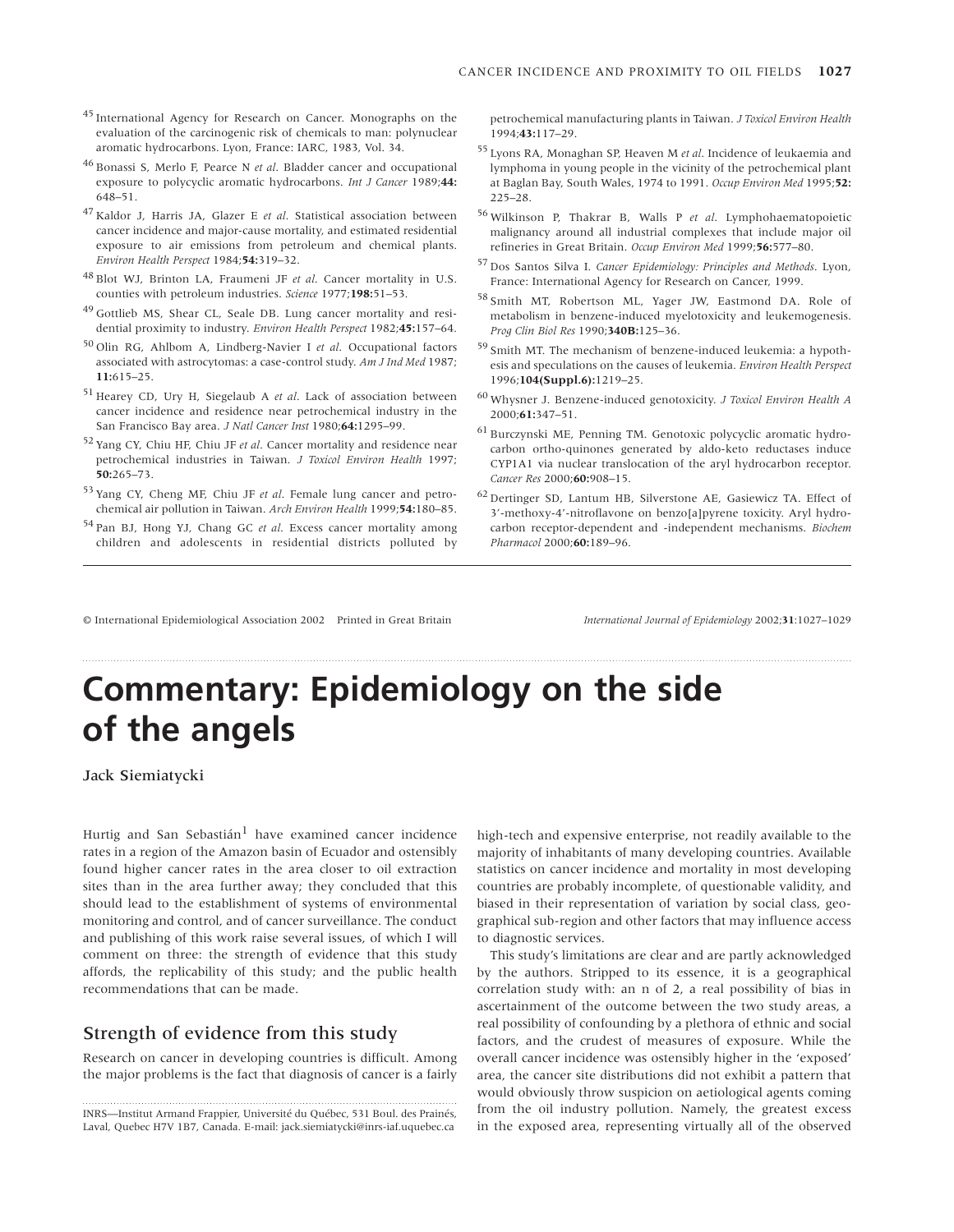excess among females, was for cancer of the cervix. The only other cancer site which exhibited more than a handful of excess cases in the exposed area was stomach cancer. Given the limitations of the study design and the lack of clear, strong results, this study provides no more than a hint that there may be a cancer problem in the area around oil fields.

## Replication of studies—consistency of evidence

Because of the capricious nature of biases that can arise in epidemiological research, the need for multiple pieces of epidemiological evidence to support a hypothesis is well grounded and well recognized.<sup>2</sup> But what about causal inferences when there is little opportunity for replication?

No observational epidemiology study is perfectly replicable, in the sense that a laboratory experiment should be perfectly replicable. Differing social/environmental contexts and differing study methods are inevitable even when two studies seem to be similar in objectives and study design. Still, some issues entail a fair degree of replicability. Smoking and lung cancer can be studied in a variety of populations and despite some real differences in the nature of the exposure variable (e.g. type of tobacco, smoking habits) and differences in the nature of the genetic make-up and social covariables, the pattern of results from different studies can be juxtaposed to draw some generalized inferences about smoking and lung cancer. There are many such circumstances that allow us to invoke the criterion of consistency of findings in evaluating causality. However, there are other issues, and this is particularly a problem in environmental epidemiological studies, where the nature of the exposure circumstances or of the covariable circumstances is so unique, that there is no realistic expectation that other epidemiological evidence could be assembled that would be directly informative for the hypothesis under study.

Rare environmental disasters and residential proximity to toxic waste dumps or industrial sources of pollution can be so unique in their chemical make-up and in their ability to pollute neighbouring human habitats, that there may be little or no hope of finding circumstances similar enough elsewhere to conduct studies to replicate what is found in one location.

Most epidemiological studies fall somewhere on the continuum from a completely unique non-replicable exposure and covariate situation to a completely generic and generalizable exposure and covariate situation. In general, the closer the study is to the 'unique situation' end of the continuum, the stronger the evidence needs to be on other causal criteria (strength of association, 'dose-response', likely absence of known biases, plausibility, temporality). These various causal criteria should not be seen as a checklist of disconnected items that need to be satisfied in abstraction, one after the other. Each one provides an opportunity to support the causal hypothesis on a continuous rather than binary scale. That is, weaker evidence on one or more of these criteria can be compensated by stronger evidence on other criteria. It is possible to derive an inference of causality even when there is no opportunity to assess consistency; but the evidence should be compelling. Cancer risks following the atomic bombs in Japan provide one example.<sup>3</sup> A more recent example comes from an outbreak of tumours of the ureter found among a group of Belgian women who had taken high doses of a Chinese herbal medicine as part of a weight loss regimen.<sup>4</sup>

Insofar as pollution due to oil extraction processes is concerned, the nature of any human exposure that might occur would depend critically on the engineering processes, control measures, the local geography, and the local human population habits and characteristics. It is questionable whether studies could be mounted in different places that would provide a reasonable estimate of the consistency of the epidemiological evidence for the hypothesis that residence near oil fields in Ecuador causes cancer. In any case, at this time there does not appear to be such evidence. What we are left with is this study in this locale on this population, and some indirect evidence concerning exposure to petroleum products in very different (mainly occupational) circumstances.

## Justification for public health recommendations

If the evidence from this study does not provide convincing evidence of health effects due to an environmental exposure, should one use the study as a basis for public health recommendations?

Hurtig and San Sebastian call for further research, possibly at the individual level, to examine cancer risks in relation to oil industry pollution, and for the establishment of a cancer surveillance system in the area. These are reasonable recommendations that flow from the inconclusive study that they carried out.

They also call for 'an environmental monitoring system to assess, control and assist in elimination of sources of pollution in the area'. Given the graphic descriptions of the extent of environmental pollution in the area, this recommendation is difficult to resist. However, it does not flow as a consequence of this study.

There is some tension between two views of the essential nature of epidemiology. One view holds that epidemiology is a scientific discipline whose raison d'être is to describe nature in its sphere of competence (distribution and determinants of health and illness) and another holds that epidemiology is that branch of public health which provides the empirical underpinnings of public health policy. These views are certainly not mutually exclusive, but neither are they perfectly congruent. The 'scientific' and 'activist' visions occasionally confront each other.

Environmental monitoring and control of pollution from oil fields seem like elementary public health needs irrespective of whether pollution can be demonstrably linked to cancer among local residents. At the very least, the case for monitoring should not depend on whether or not the link to disease has been demonstrated. Indeed, one of the reasons why it is so hard to demonstrate a link is precisely because the epidemiological database does not include adequate information on human exposures.

Epidemiological research is sometimes used as a cover of scientific legitimacy in calling for sensible public health precautions. While this definitely puts epidemiologists 'on the side of the angels', it also risks compromising the scientific credibility of epidemiology. The paper by Hurtig and San Sebastian does not represent the most egregious example of such a tendency. But the apparent reach for suggestive results where such suggestions are at best hints, and the ease with which public health